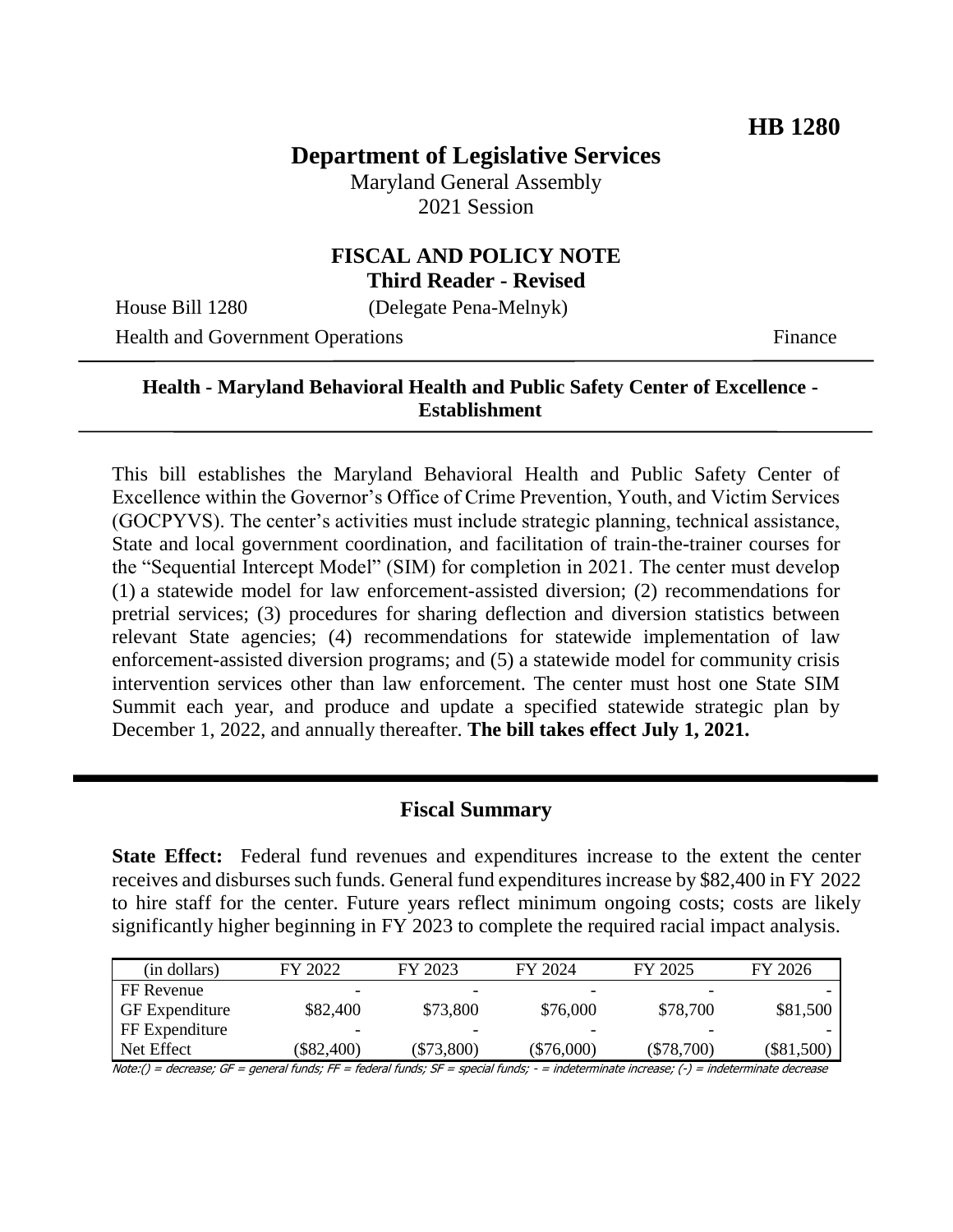**Local Effect:** Local jurisdictions likely incur costs, which could be significant, to prepare the required racial impact analysis as part of their two-year community health and public safety plan. Local revenues and expenditures may increase from disbursements from the center, as discussed below. **This bill may impose a mandate on a unit of local government.**

**Small Business Effect:** Minimal.

# **Analysis**

**Bill Summary:** "Sequential Intercept Model" means a systems-level framework for criminal justice and behavioral health stakeholders to prevent entrance into the criminal justice system, minimize penetration into the criminal justice system, and engage individuals with behavioral health services and recovery supports as they transition into the community from the criminal justice system.

### *Maryland Behavioral Health and Public Safety Center of Excellence*

The purposes of the center are to:

- act as the statewide information repository for behavioral health treatment and diversion programs related to the criminal justice system;
- lead the development of a strategic plan to increase treatment and reduce the detention of individuals with behavioral health disorders involved in the criminal justice system;
- provide technical assistance to local governments for developing effective behavioral health systems of care that prevent and minimize involvement with the criminal justice system for individuals with behavioral health disorders;
- facilitate local or regional planning workshops using SIM;
- coordinate with the Maryland Department of Health (MDH) and the Behavioral Health Administration to implement and track the progress of creating an effective behavioral health system of care in the State relating to individuals involved in the criminal justice system; and
- identify and inform any relevant stakeholders of any federal funding available to the center for carrying out the mission of the center, including through the provision of grants, scholarships, and other funding to recipients engaged in training, the provision of services, or the study of matters relating to behavioral health, public safety, and criminal justice.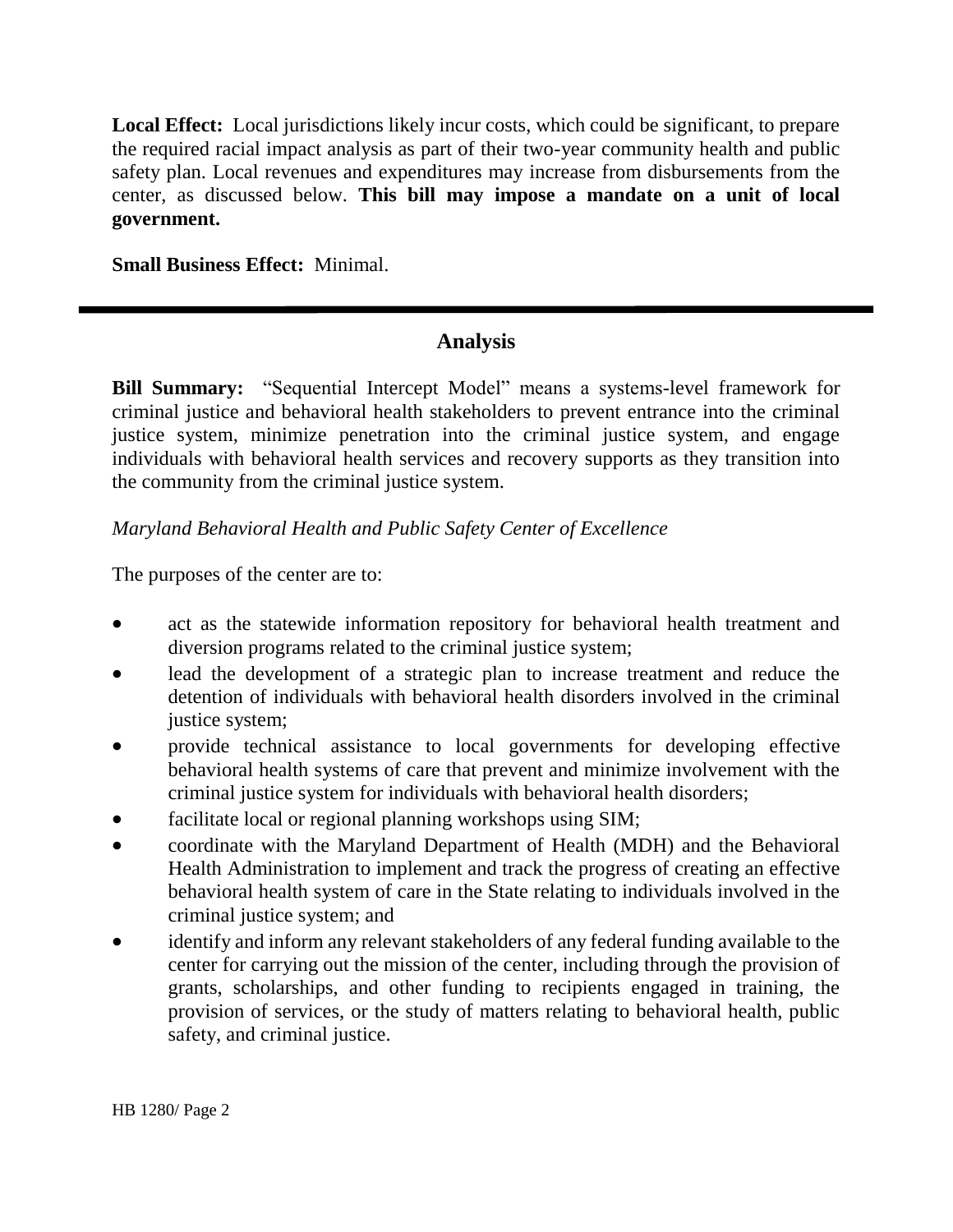The center must continuously monitor and analyze its models, plans, policies, strategies, programs, technical assistance, and training for their validity and for opportunities to reduce and eliminate disparities in the criminalization of racial minorities with behavioral health disorders and increase access to culturally competent care.

## *Administration of the Maryland Behavioral Health and Public Safety Center of Excellence*

GOCPYVS must appoint specified individuals to jointly oversee the center who may be associated with the Crisis Intervention Team Center of Excellence within GOCPYVS. The center may (1) designate points of contact throughout the State who specialize in behavioral health treatment within the criminal justice system to brief the center on the progress of statewide implementation of diversion programs; (2) coordinate with the Justice Reinvestment Oversight Board and other State entities working to reduce State and local detention facility populations and recidivism; and (3) enter into contracts with the University of Maryland System, Maryland historically black colleges and universities (HBCUs), or other entities or organization for the purposes of carrying out its mission. The operation of the center is subject to the limitations of the State budget.

The center must (1) provide technical assistance to local governments for specified purposes; (2) support county or regional SIM mapping workshops and summarize results in reports that inform cross-agency planning and program development; and (3) implement systems and policies that establish a regional approach to community health and public safety, as specified.

## *Statewide Strategic Plan*

By December 1, 2022, and annually thereafter, the center must produce and update a multiyear strategic plan to implement the recommendations of the report of the annual State SIM Summit. The strategic plan must include (1) a plan for formal, consistent, appropriate, and coordinated behavioral health screening processes that are properly applied at jail booking; (2) recommendations for the coordination of behavioral health and criminal justice initiatives with related State health initiatives; (3) recommendations for investment in preventive services systems, as specified; (4) an expansion of the use of technology and data analysis across the behavioral health, public safety, and criminal justice systems in accordance with the center's purposes; (5) a plan for expanding the use of peer support services across intercepts; and (6) a "racial impact analysis" (a systematic examination of how racial minorities are or will be impacted by existing or proposed models, plans, policies, strategies, programs, processes, or recommendations). In developing the strategic plan, the center must make specified considerations relating to opportunities for pre-crisis-to-recovery services, housing, and transportation.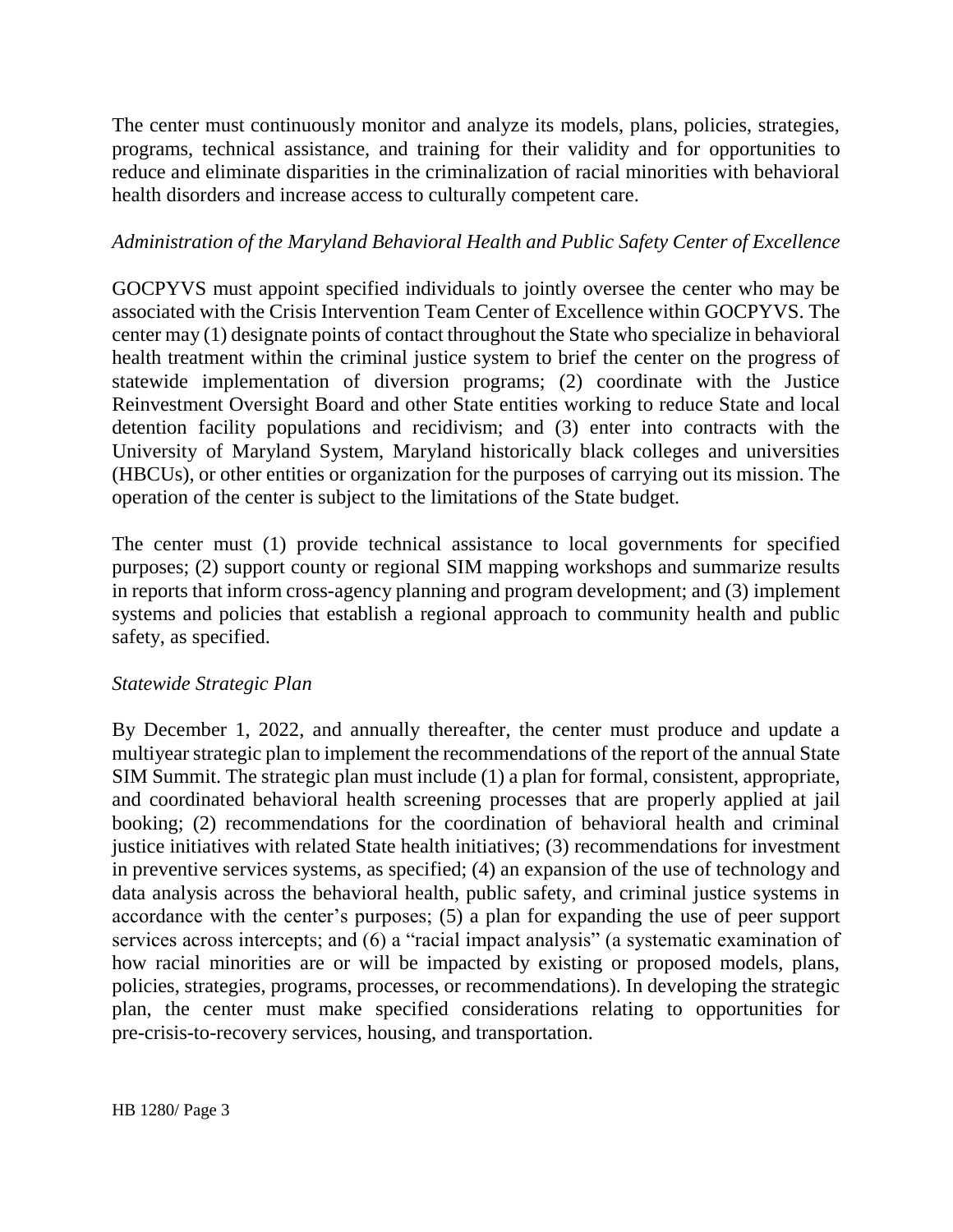## *Local Community Health and Public Safety Plan*

Each local jurisdiction must collaborate with the center, local health department (LHD), local department of human services, behavioral health coordinators for the local school system, the local health improvement council, community-based behavioral health providers, a representative of the NAACP, a representative of public defenders, and other key stakeholders to develop a two-year community health and public safety plan. A local jurisdiction is encouraged to use an existing local planning and coordinating committee or local management board (LMB) to satisfy the bill's collaboration requirements.

The plan must include (1) an assessment of the capacity of the local behavioral system; (2) recommendations for the enhancement of the local crisis response system; (3) recommendations for the enhancement of the local behavioral health care system, including culturally competent care; (4) an analysis of federal grant funds available to the county or jurisdiction; and (5) a racial impact analysis.

### *Intent of the General Assembly*

The bill expresses the intent of the General Assembly that the center apply to the federal Substance Abuse and Mental Health Services Administration (SAMHSA) for grant funding to hold subsequent annual State SIM Summits and identify opportunities to fund (1) behavioral health crisis grants; (2) training for 9-1-1 operators; (3) peer support services; (4) behavioral health screenings; (5) scholarships for students who attend a Maryland HBCU to study behavioral health-, public safety-, or criminal justice-related issues; and (6) behavioral health initiatives in rural communities.

## **Current Law:**

#### *Governor's Office of Crime Prevention, Youth, and Victim Services*

GOCPYVS serves as a coordinating office that advises the Governor on criminal justice strategies. The office plans, promotes, and funds efforts with government entities, private organizations, and the community to advance public policy, enhance public safety, reduce crime and juvenile delinquency, and serve victims.

#### *Emergency Number Systems Board*

The Emergency Number Services Board (ENSB) within the Department of Public Safety and Correctional Services (DPSCS) is the agency responsible for administering the 9-1-1 Trust Fund and overseeing the State's 9-1-1 system. Its responsibilities include, among other things, ensuring the inspection of Public Safety Answering Points (PSAPs) and establishing training standards for PSAP personnel based on national best practices.

HB 1280/ Page 4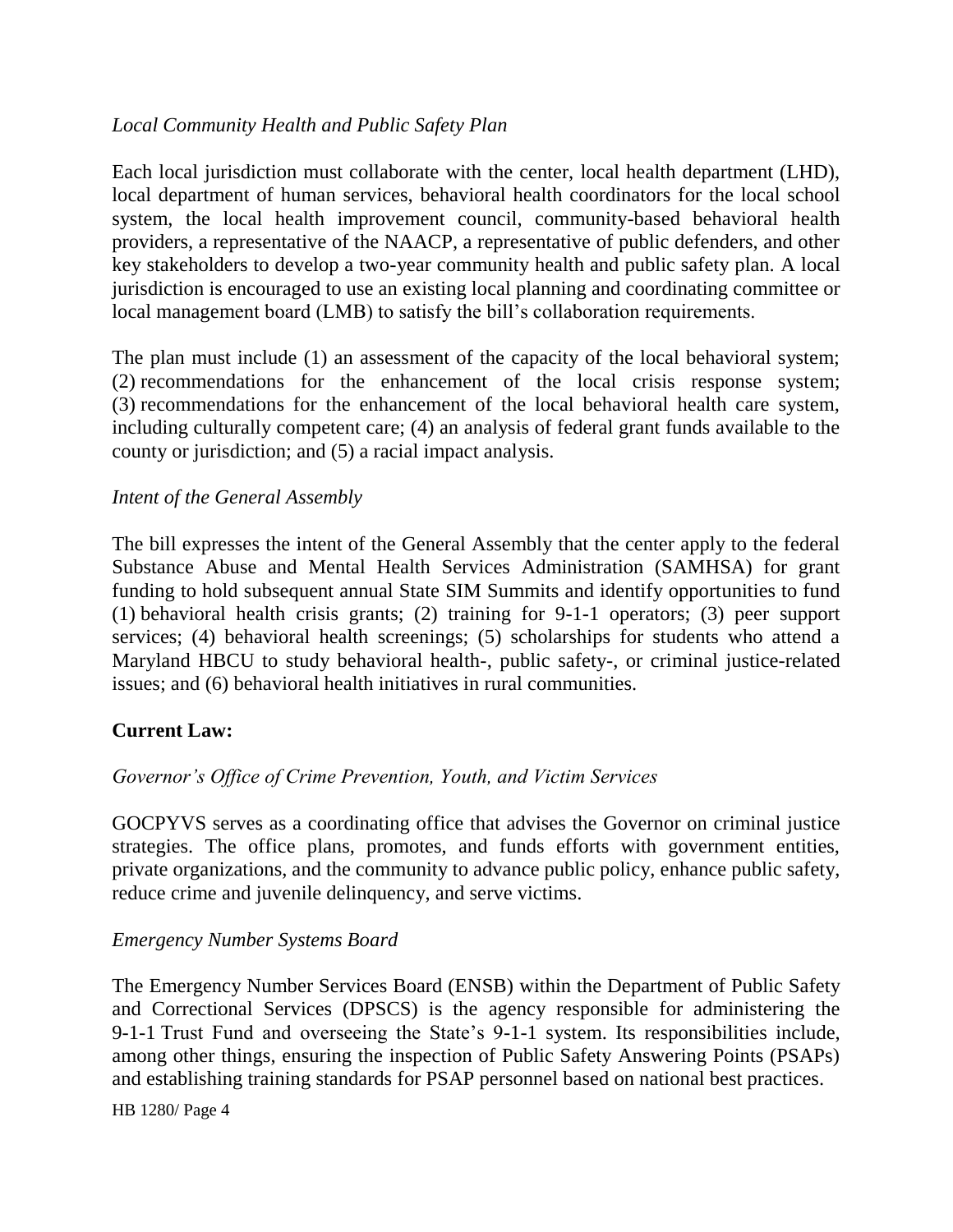**State Fiscal Effect:** GOCPYVS must seek funding from SAMHSA in order to hold subsequent State SIM summits annually and, to the extent practicable, identify opportunities to fund specified activities. Thus, federal fund revenues increase from any federal funds that GOCPYVS receives; federal fund expenditures increase accordingly.

General fund expenditures for GOCPYVS increase by \$82,358 in fiscal 2022, which accounts for the bill's July 1, 2021 effective date. This estimate reflects the cost of hiring one data analyst to provide staff for the center, collect data, and author much of the required statewide strategic plan by December 1, 2022, and each update of that plan annually thereafter. It includes a salary, fringe benefits, one-time start-up costs, and ongoing operating expenses.

| Position                          | $1.0^{\circ}$ |
|-----------------------------------|---------------|
| <b>Salary and Fringe Benefits</b> | \$76,613      |
| <b>Operating Expenses</b>         | 5.745         |
| <b>FY 2022 State Expenditures</b> | \$82,358      |

Future year expenditures reflect annual increases and employee turnover and ongoing operating expenses. However, additional and potentially significant costs are incurred. Though they cannot be reliably quantified at this time, general fund expenditures increase beginning in fiscal 2023 to conduct the required racial impact analysis for the initial statewide strategic plan and each annual update of that plan. These costs likely involve a contract with the University System of Maryland and/or an HBCU for survey work. To the extent the center contracts with a public senior higher education institution to assist in the racial impact analysis, higher education revenues and expenditures increase.

## *Maryland Department of Health*

Federal fund revenues and expenditures for MDH may increase to the extent that MDH receives funding from the center for specified purposes, including behavioral health crisis grants.

#### *Department of Public Safety and Correctional Services*

ENSB has historically advised that it funds the costs of training classes for PSAP dispatchers in local jurisdictions. Thus, federal fund revenues and expenditures for DPSCS may increase to the extent that ENSB receives funding from the center to train 9-1-1 operators.

**Local Fiscal Effect:** A local jurisdiction is encouraged to use an existing local planning and coordinating committee or LMB to meet the bill's collaboration requirements. Thus, local jurisdictions can likely develop much of the required two-year community health and

HB 1280/ Page 5